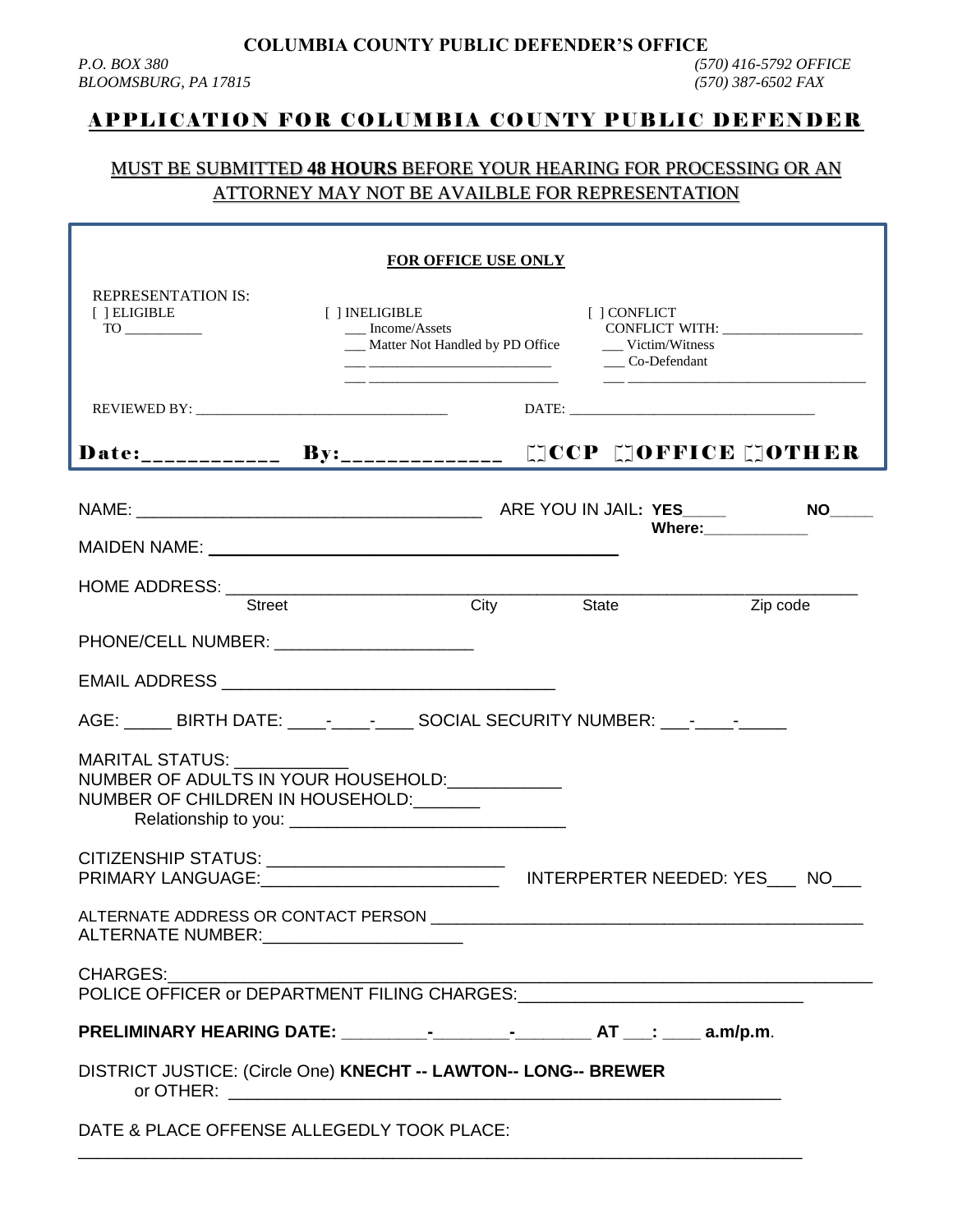|  | BAIL SET AT: _______________ Cash [ ]   10% [ ]    Other [ ]<br>EDUCATION: _____________________College [ ] HS Diploma [ ] GED [ ] Last Grade: ___<br>MILITARY SERVICE: Branch ______________Dates of Service _________________Discharge: __________                                                                                                                                                                                                                                             |                                                                                |  |
|--|--------------------------------------------------------------------------------------------------------------------------------------------------------------------------------------------------------------------------------------------------------------------------------------------------------------------------------------------------------------------------------------------------------------------------------------------------------------------------------------------------|--------------------------------------------------------------------------------|--|
|  | 1. ARE YOU EMPLOYED: YES______ NO_____<br>b. DATES OF CURRENT OR LAST EMPLOYMENT:<br>c. TAKE HOME PAY: WEEKLY \$____________ MONTHLY \$___________<br>PAST 12 MONTHS: \$______________                                                                                                                                                                                                                                                                                                           |                                                                                |  |
|  | d. IS THERE A JOB WAITING FOR YOU YES _____ NO____ WHERE: _______                                                                                                                                                                                                                                                                                                                                                                                                                                |                                                                                |  |
|  | <b>NO</b> YES<br>2. DO YOU HAVE ANY MONEY?<br>a. IN THE BANK<br>$\begin{bmatrix} 1 & 1 \\ 1 & 1 \\ 1 & 1 \\ 1 & 1 \\ 1 & 1 \\ 1 & 1 \\ 1 & 1 \\ 1 & 1 \\ 1 & 1 \\ 1 & 1 \\ 1 & 1 \\ 1 & 1 \\ 1 & 1 \\ 1 & 1 \\ 1 & 1 \\ 1 & 1 \\ 1 & 1 \\ 1 & 1 \\ 1 & 1 \\ 1 & 1 \\ 1 & 1 \\ 1 & 1 \\ 1 & 1 \\ 1 & 1 \\ 1 & 1 \\ 1 & 1 \\ 1 & 1 \\ 1 & 1 \\ 1 & 1 \\ 1 & 1 \\ 1 & 1 \\ 1 & 1 \\ 1 & 1 \\ 1 & 1 \\ 1 & 1 \\ 1 & $<br>b. IN THE JAIL<br>c. AT HOME<br>d. ELSEWHERE<br>e. ON YOUR PERSON<br>$\Box$ | <b>HOW MUCH</b><br><u> 1980 - Jan James Barn, amerikan personal (h. 1980).</u> |  |
|  | 3. DO YOU RECEIVE ANY OTHER INCOME FROM SOC SEC, SUPPORT, UNEMPLOYMENT,<br>DISABILITY?<br>b. DOES YOUR SPOUSE OR LIVE IN COMPANION? SOURCE __________ AMOUNT___                                                                                                                                                                                                                                                                                                                                  |                                                                                |  |
|  | 4. DOES YOUR SPOUSE OR LIVE IN COMPANION WORK: YES_____ NO____                                                                                                                                                                                                                                                                                                                                                                                                                                   |                                                                                |  |
|  | 5. DO YOU [ ] OWN YOUR HOME _________ (MORTGAGE) [ ] RENT ________ PER MONTH                                                                                                                                                                                                                                                                                                                                                                                                                     |                                                                                |  |
|  | 6. DO YOU OWN A MOTOR VEHICLE: [ ] NO [ ] YES<br>b. MONTHLY PAYMENTS: Universe and the MONTHLY PAYMENTS:                                                                                                                                                                                                                                                                                                                                                                                         |                                                                                |  |
|  | 7. CAN YOU OBTAIN MONEY FROM FAMILY OR ASSOCIATES? YES _____ NO                                                                                                                                                                                                                                                                                                                                                                                                                                  |                                                                                |  |
|  | 8. DO YOU HAVE ANY PHYSICAL DISABILITIES? YES _____ NO_____                                                                                                                                                                                                                                                                                                                                                                                                                                      |                                                                                |  |
|  | 9. DO YOU SUFFER FROM ANY ADDICTION TO DRUGS OR ALCOHOL? YES ______ NO ___<br>c. PREVIOUS TREATMENT:_____________________<br>d. INTERESTED IN GOING TO TREATMENT: YES NO                                                                                                                                                                                                                                                                                                                         |                                                                                |  |
|  | 10. HAVE YOU EVER BEEN REPRESENTED BY AN ATTORNEY IN A CRIMINAL CASE?<br>a. YES______ NO_______ PRIVATE ATTORNEY Name:___________________________________<br>b. IF SO, WHEN? _______________                                                                                                                                                                                                                                                                                                     |                                                                                |  |

**IMPORTANT INFORMATION FOR PUBLIC DEFENDER APPLICANTS** 

- → Complete this Application as accurately as possible. All Public Defenders reserve the right to **reject any Application that is found to be not accurate or not complete.**
- → Please provide proof on income with your Application, pay stub, W2, income taxes.
- **You must attend all hearings or Court dates unless otherwise instructed by the Attorney.**